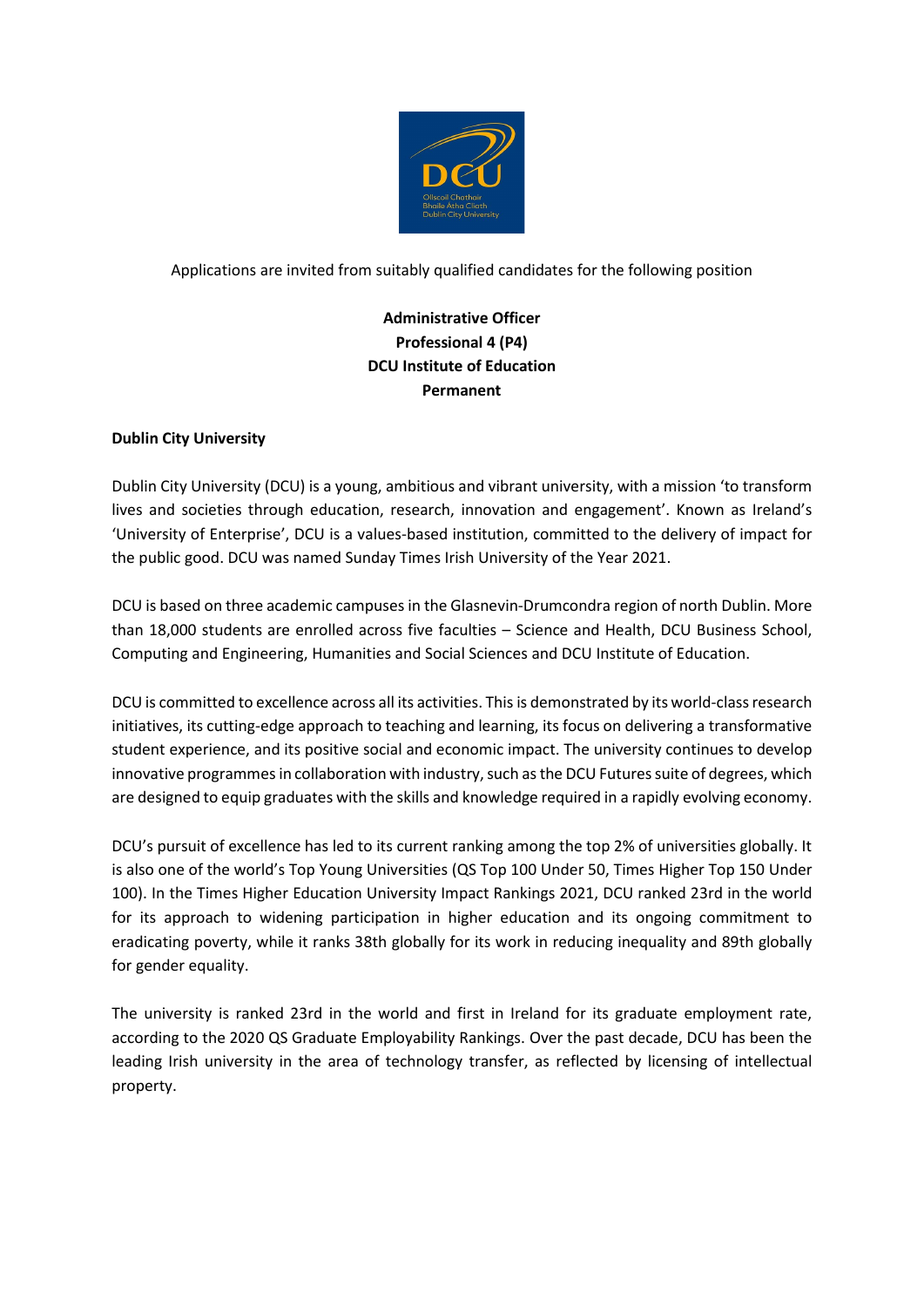### **Overview of the department**

The DCU Institute of Education is the newest faculty of Dublin City University. Established in 2016 as Ireland's first university faculty of education, it has a staff of more than 140 full-time academics, an administrative team of 28 and a student body in excess of 4,000. The Institute brings together students of education across all sectors from early childhood, to primary and post-primary and further and higher education. As well as providing a range of undergraduate programmes in education, the Institute offers a rich menu of taught and research-based post-graduate programmes at doctoral, masters, diploma and certificate levels.

### **Role Profile**

The Institute is seeking to recruit an Administrative Officer in the Faculty Office. The person appointed will report to the Faculty Manager or nominee. While the person appointed may be assigned to any area of Faculty Operations, the initial area of focus will be Academic Affairs.

#### **Duties and Responsibilities**

Please refer to the job description for a list of duties and responsibilities associated with this role.

#### **Qualifications and Experience**

Applicants for the above post must hold a degree or equivalent and have a proven track record in administration in a higher education environment. The successful applicant will be well organised, capable of co-ordinating and progressing tasks on their own initiative, and be able to contribute to the on-going development and refinement of administrative processes. S/he will be flexible, possess an ability to work effectively as part of a wider administrative team, and have excellent written, communication and interpersonal skills. Applications from candidates who have a demonstrable track record in effectively administering multifaceted processes and operations, and/or who have participated in company- or institution-wide projects would be particularly welcome. Experience in the use of DCU systems such as ITS, Discoverer, Guru or Syllabus+ would be welcome.

#### **Essential Training**

The postholder will be required to undertake the following essential compliance training: Orientation, Health & Safety and Data Protection (GDPR). Other training may need to be undertaken when required.

### **Salary Scale:**

Professional 4 (Administrative Assistant) - €37,530.00 - €55,890.00*.*

Appointment will be commensurate with qualifications and experience and in line with current Government pay policy